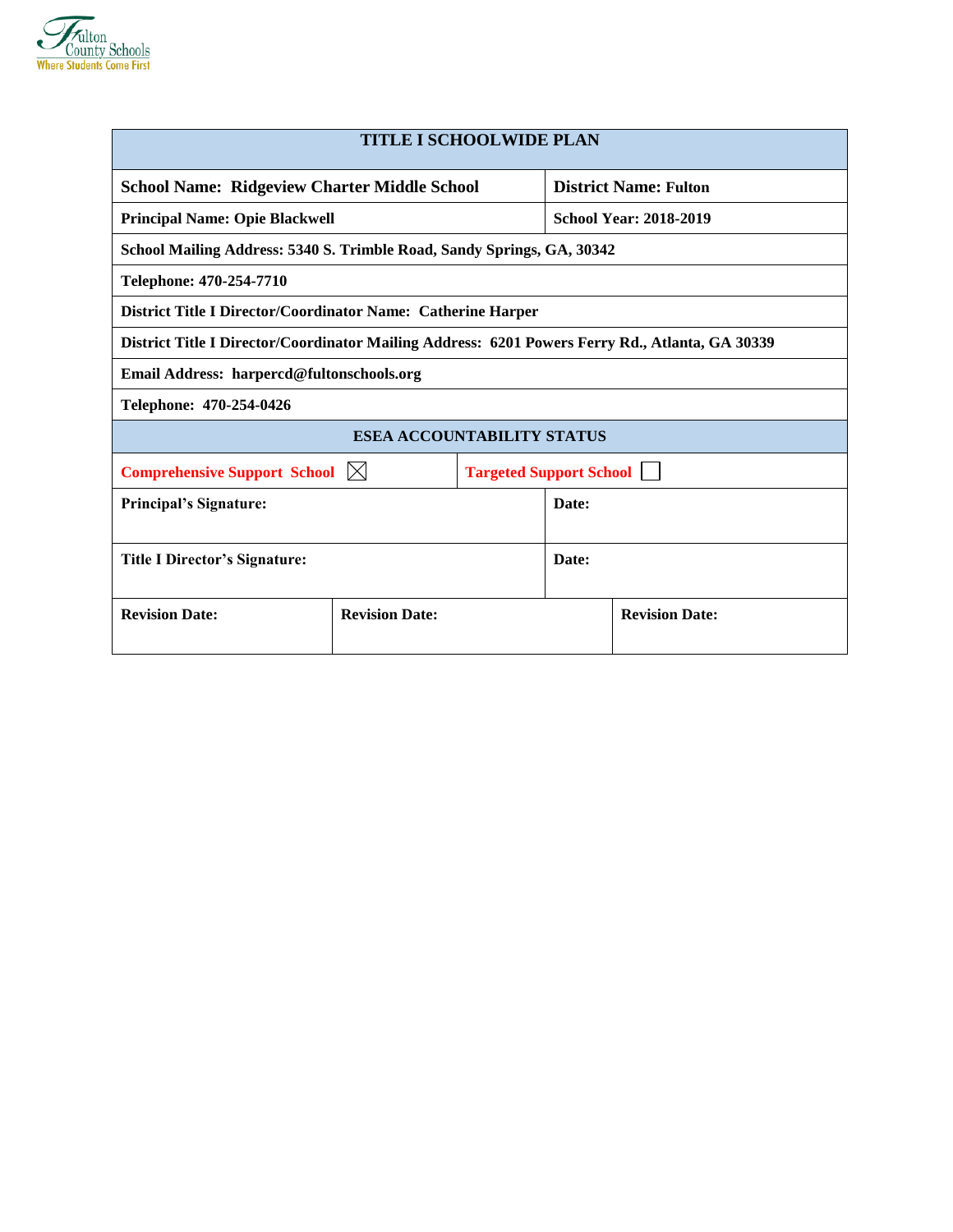

# **District Strategic Plan Outcomes**

| <b>Focus Area</b>          | <b>Outcome</b>                                                                                                                                                                                                              |  |  |  |  |  |
|----------------------------|-----------------------------------------------------------------------------------------------------------------------------------------------------------------------------------------------------------------------------|--|--|--|--|--|
| FULT®N                     | Our goal is to prepare all students to graduate ready to<br>pursue and succeed on their chosen paths                                                                                                                        |  |  |  |  |  |
|                            | 3rd grade literacy: Increase the percentage of students reading<br>at or above grade level in 3rd grade                                                                                                                     |  |  |  |  |  |
|                            | Middleschoolproficiency: Increase the percentage of students<br>who score proficient on nationally norm-referenced<br>assessments in core subject areas by 8th grade                                                        |  |  |  |  |  |
| Student<br>Achievement     | On-track for graduation: Increase the percentage of 9th<br>graders earning course credits needed to be on-track for<br>graduation and the percentage of 10th graders meeting the<br>college readiness benchmark on the PSAT |  |  |  |  |  |
|                            | Student success skills: Increase the percentage of students<br>who demonstrate mastery of academic and interpersonal skills<br>needed for college, career and life success                                                  |  |  |  |  |  |
|                            | School and district culture: Increase the percentage of families<br>and students who would recommend FCS as a place to attend<br>school to a family member or friend                                                        |  |  |  |  |  |
| People                     | Staff engagement: Increase the percentage of employees who<br>would recommend FCS as a place to work to a family member<br>or friend                                                                                        |  |  |  |  |  |
| & Culture                  | Teacher retention: Increase retention of teachers beyond their<br>5thyear                                                                                                                                                   |  |  |  |  |  |
|                            | Partnerships: Increase the percentage of schools with<br>impactful partnerships that align to school goals                                                                                                                  |  |  |  |  |  |
|                            | School governance: Increase the percentage of effective<br><b>School Governance Councils</b>                                                                                                                                |  |  |  |  |  |
| Community<br>Collaboration | Family engagement: Increase the percentage of families who<br>feel empowered to support their students' educational journeys                                                                                                |  |  |  |  |  |
|                            | Funding to schools: Maintain a high percentage of the overall<br>budget that directly supports schools                                                                                                                      |  |  |  |  |  |
|                            | Budget management: Review and report the variance of<br>budgeted and actual revenues and expenditures, while<br>considering long-term budget impact                                                                         |  |  |  |  |  |
| Fiscal<br>Responsibility   | Transparent and efficient management of local funds: Reduce<br>the number of audit findings for Student Activity funds and<br>ensure effective management of funds between schools and<br>School Governance Councils        |  |  |  |  |  |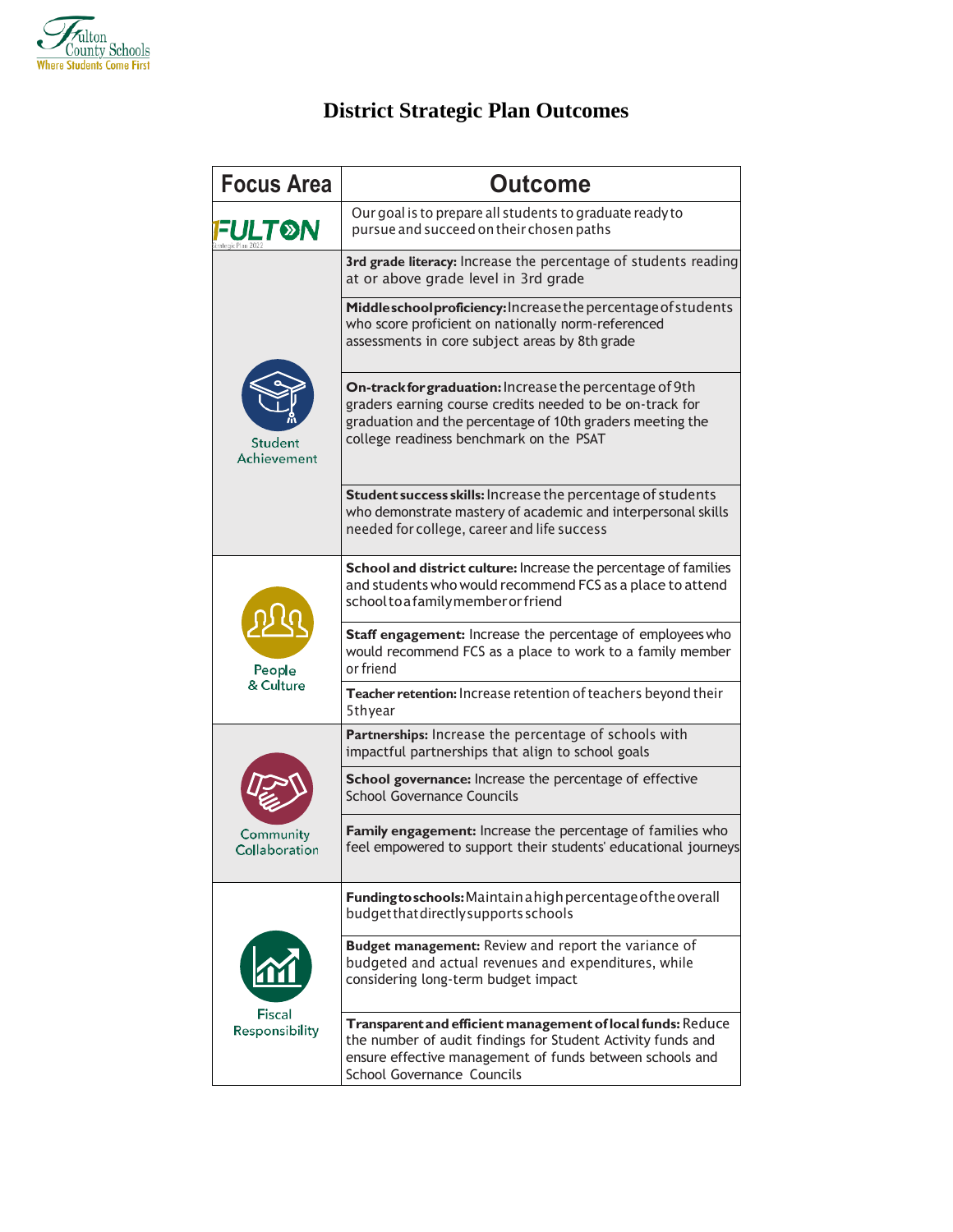

## **Committee Members:**

| <b>NAME</b>            | <b>MEMBER'S SIGNATURE</b> | POSITION/ROLE              |  |
|------------------------|---------------------------|----------------------------|--|
| Sara Good              |                           | Title I Liaison            |  |
| Kenneth Young          |                           | <b>Assistant Principal</b> |  |
| Sonyja Minor           |                           | Data Support Specialist    |  |
| Opie Blackwell         |                           | Principal                  |  |
| Colleen Wheat          |                           | Bookkeeper                 |  |
| Eryka Murray           |                           | Teacher                    |  |
| <b>Katie Buck</b>      |                           | Teacher                    |  |
| Kaleigh Ethayananth    |                           | Teacher                    |  |
| <b>Jessica Burgess</b> |                           | Teacher                    |  |
| Amy Watson             |                           | Teacher                    |  |
| Caroline Boddiford     |                           | Teacher                    |  |
| Mary McConnell         |                           | Parent                     |  |
|                        |                           |                            |  |
|                        |                           |                            |  |
|                        |                           |                            |  |
|                        |                           |                            |  |
|                        |                           |                            |  |
|                        |                           |                            |  |
|                        |                           |                            |  |
|                        |                           |                            |  |
|                        |                           |                            |  |
|                        |                           |                            |  |
|                        |                           |                            |  |
|                        |                           |                            |  |
|                        |                           |                            |  |
|                        |                           |                            |  |
|                        |                           |                            |  |
|                        |                           |                            |  |
|                        |                           |                            |  |
|                        |                           |                            |  |
|                        |                           |                            |  |
|                        |                           |                            |  |
|                        |                           |                            |  |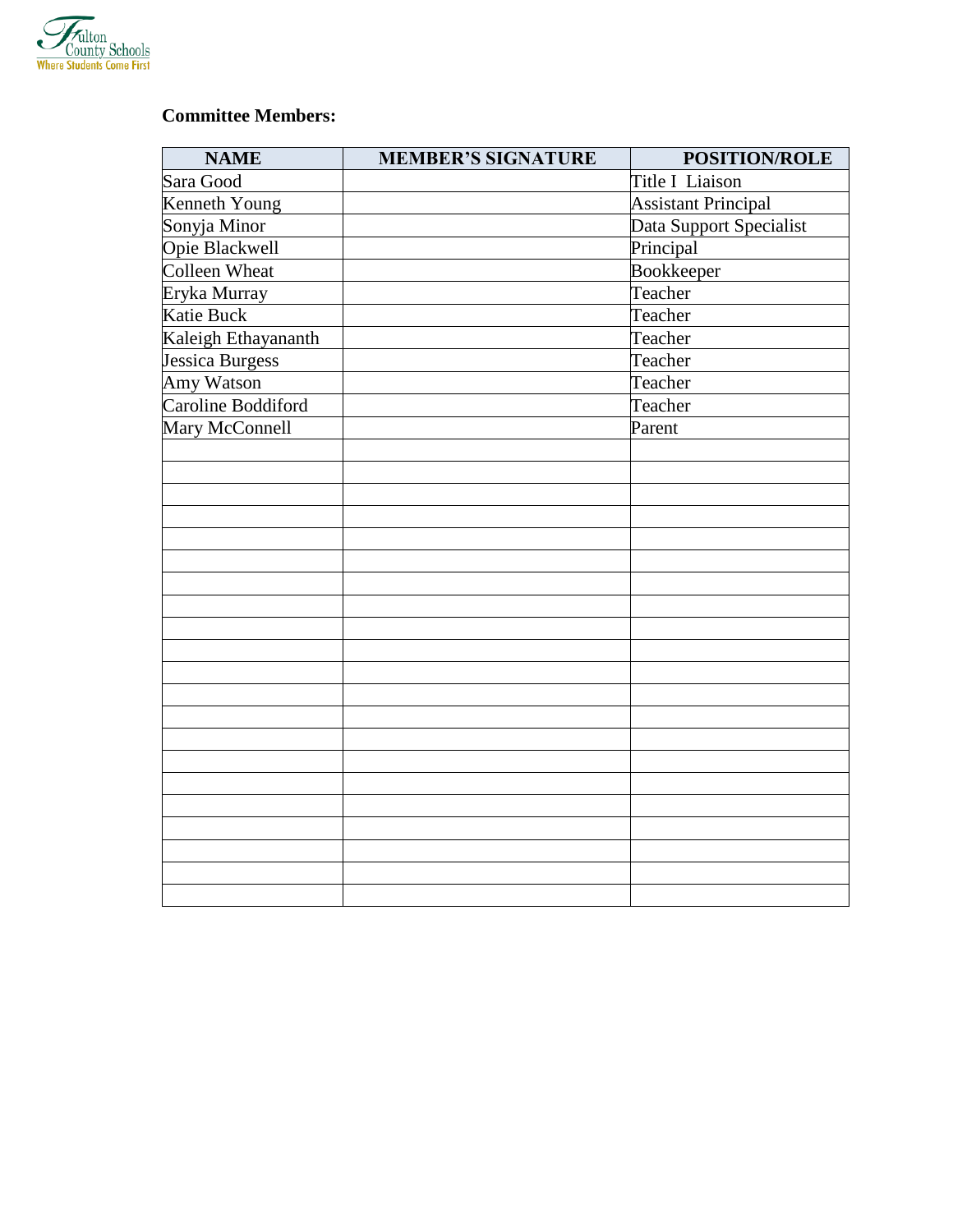

#### **1. Comprehensive Needs Assessment: Sec. 1114(b)(6)**

1. A comprehensive needs assessment is based on a comprehensive needs assessment of the entire school that takes into account information on the academic achievement of children in relation to the challenging State academic standards, particularly the needs of those children who are failing, or are at-risk of failing, to meet the challenging State academic standards and any other factors as determined by the local educational agency; **Sec. 1114(b)(6)**

Describe the Comprehensive Needs Assessment Process used developing your needs and goals for your Strategic Plan and/or 90-day plan.

- *The School Governance council comprised of all stakeholder groups aligned two strategic outcomes to our four-pillar strategic plan focusing on student achievement and people/culture.*
- *Teacher, faculty, and parent groups utilized historical performance data to craft initiatives and outcomes. Historical data from 17-18 indicates that significant percentages of our students are below grade level in math and ELA. Fast-bridge diagnostic testing shows approximately 40% perform "below level" in each area, and Georgia Milestones outcomes from 17-18 show 34% of students in ELA and 36% of student in math perform at "beginning/below" level. Our team will utilize iReady performance data in ELA and math to monitor progress and our two fastbridge-related outcomes in each area to measure effectiveness of our interventions.*

Review your data by subgroup and note areas of deficit. (ED, EL, Race, SWD)

*CCRPI performance flags note that economically disadvantaged, SWD, EL students underperform on state-mandated testing in all areas and make less-than-adequate gains when compared with their academic peers.*

#### *All Students*

*75% of 6-8 grade students scored developing learner or above on the ELA Georgia Milestones. 72% of 6-8 grade students scored developing learner or above on the Math Georgia Milestones.*

#### *SWD Students*

*46% of SWD students scored developing learner or above on the ELA Georgia Milestones. 34% of SWD students scored developing learner or above on the Math Georgia Milestones.*

*6 th grade: 31% of SWD students scored developing learner or above on the ELA Georgia Milestones. 6 th grade: 36% of SWD students scored developing learner or above on the Math Georgia Milestones.*

*7 th grade: 48% of SWD students scored developing learner or above on the ELA Georgia Milestones. 7 th grade: 38% of SWD students scored developing learner or above on the Math Georgia Milestones.*

*8 th grade: 58% of SWD students scored developing learner or above on the ELA Georgia Milestones. 8 th grade:29 % of SWD students scored developing learner or above on the Math Georgia Milestones.*

### *ELL Students:*

*17% of 6-8 grades ELL students scored developing learner or above on the ELA Georgia Milestones. 23% of 6-8 grades ELL students scored developing learner or above on the Math Georgia Milestones.*

*6 th grade: 5% of ELL students scored developing learner or above on the ELA Georgia Milestones. 6 th grade: 18% of ELL students scored developing learner or above on the Math Georgia Milestones.*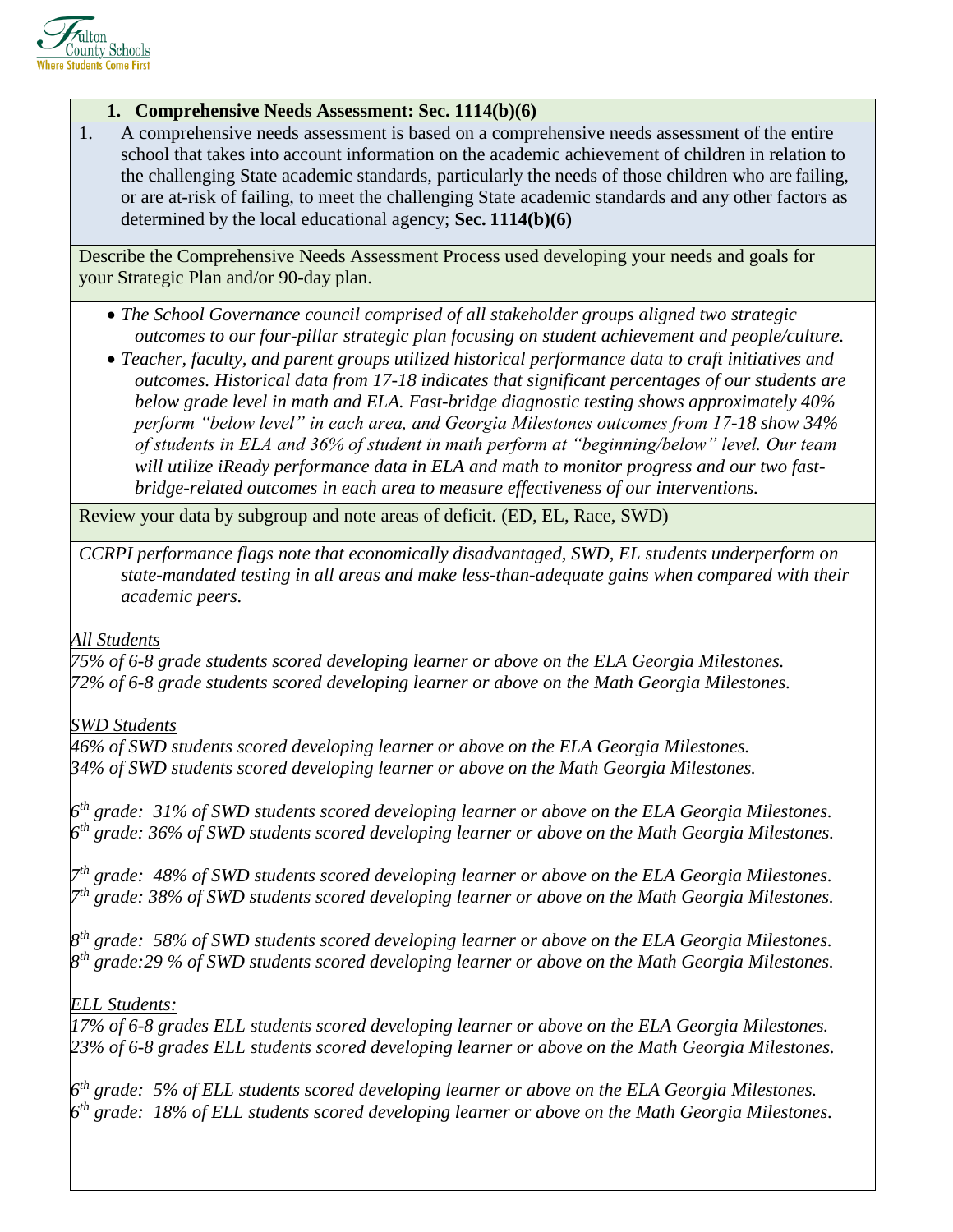

*7 th grade: 19% of ELL students scored developing learner or above on the ELA Georgia Milestones. 7 th grade: 19% of ELL students scored developing learner or above on the Math Georgia Milestones 8 th grade: 25% of ELL students scored developing learner or above on the ELA Georgia Milestones. 8 th grade: 31% of ELL students scored developing learner or above on the Math Georgia Milestones. ED Students 60% of ED students scored developing learner or above on the ELA Georgia Milestones Assessment. 58% of ED students scored developing learner or above on the Math Georgia Milestones Assessment. 6 th grade: 50% of ED students scored developing learner or above on the ELA Georgia Milestones. 6 th grade: 60% of ED students scored developing learner or above on the Math Georgia Milestones. 7 th grade: 63 % of ED students scored developing learner or above on the ELA Georgia Milestones. 7 th grade: 56% of ED students scored developing learner or above on the Math Georgia Milestones. 8 th grade: 69% of ED students scored developing learner or above on the ELA Georgia Milestones. 8 th grade: 61% of ED students scored developing learner or above on the Math Georgia Milestones.* List any additional needs to be addressed with your Title I programs that are not in your strategic plan or 90-day plan (if none, type N/A) Need 1: Implementing and monitoring our statecertified Positive Behavior Intervention Supports (PBIS) program to continue a positive culture and decreased classroom behavior interruptions. For this we need to **purchase the PBIS Rewards Applications (\$2,500).** Data to Show Need 1: Discipline trended up last year but is less than FY 16. • 623 Discipline referrals in FY 18>462 FY 17<616 FY 16. • 540 ISS and OSS days FY 18>407 FY 17<649 FY 16 Need 2: Implementing personalized learning as a district mandate requires that we provide applications and resources to provide for differentiation, flexible pacing, and standards mastery monitoring using technology. For this we need to **purchase Nearpod (\$4,500), USA Test Prep (\$3,950), BrainPop (\$3,090), and Global Issues (\$1,500).** Data to Show Need 2: Our spring 2018 milestones results show that 60-80% of students need "remediation of learning" in either ELA, mathematics, 8<sup>th</sup> grade science, or 8<sup>th</sup> grade social studies while the other 20-40% are either in need "monitoring learning" and slight interventions or are in need of "acceleration." This requires we have technological tools and resources to equip teachers to meet those needs. Need 3: Data to Show Need 3: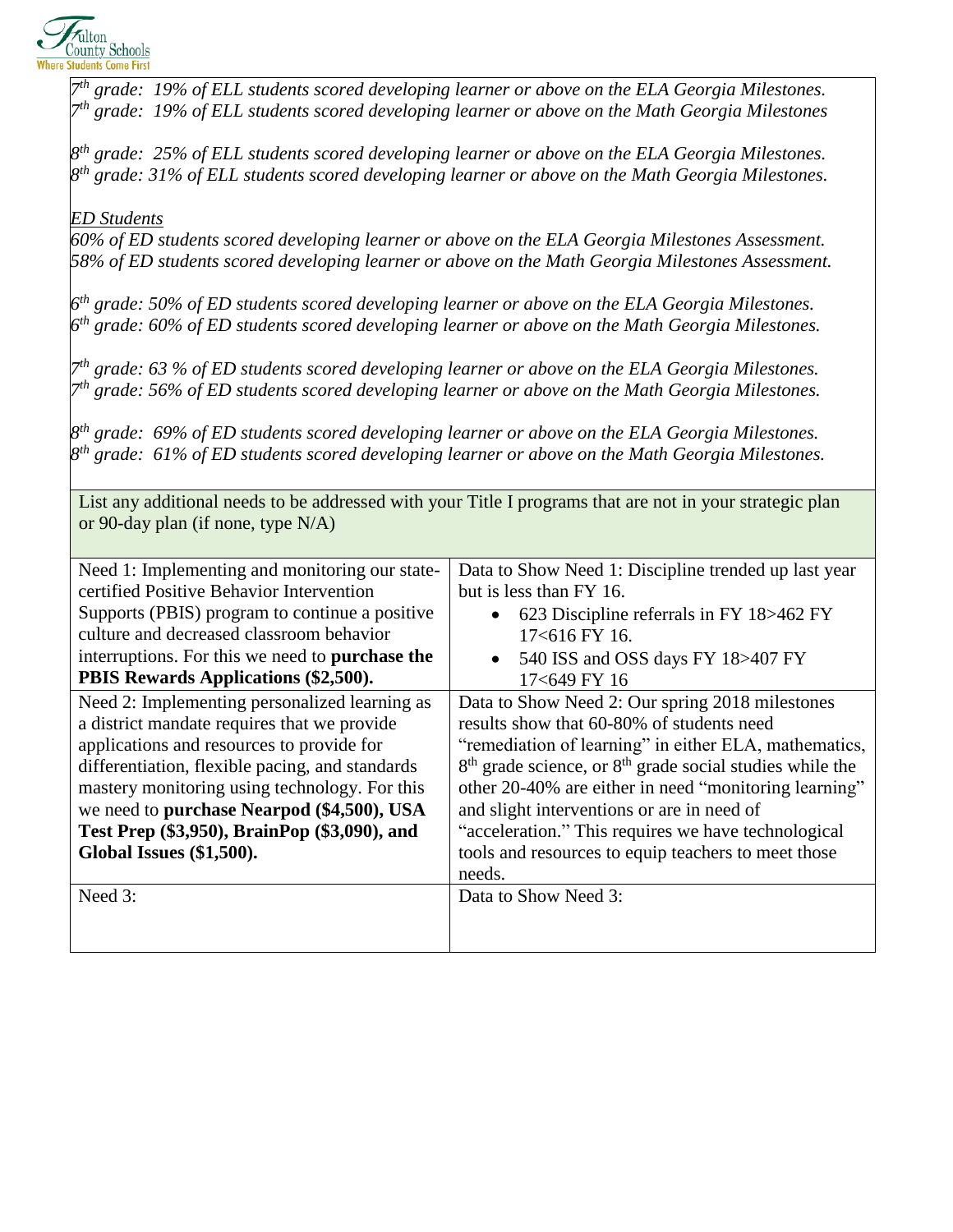

**2a.i:** School-wide reform strategies that the school will be implementing to address school needs, including a description of how such strategies will **provide opportunities for all children, including each of the subgroups of students (economically disadvantage students, students from major racial and ethnic groups, children with disabilities and English learners [Sec 1111(c)(2)]) to meet the challenging State academic standards;**

**2a.ii**: School-wide reform strategies that the school will be implementing to address school needs, including a description of how such strategies will **use methods and instructional strategies strengthen the academic program in the school, increase the amount and quality of learning time, and help provide an enriched and accelerated curriculum, which may include programs, activities, and courses necessary to provide a well-rounded education**

 **4a:** Define how your interventions are evidence-based; or other effective strategies to improve student achievement. Sec. 1111(d)(B)

## **Goal 1: During the 18-19 year attain a school-wide average of 61% of students meeting or exceeding benchmarks in ELA/Reading as measured by Fastbridge Assessments (current 56.3).**

| <b>Evidenced Based</b>   | <b>Level of</b>          | <b>Timeline for</b>                                                                                   | Cost          | <b>Person Responsible</b>  |
|--------------------------|--------------------------|-------------------------------------------------------------------------------------------------------|---------------|----------------------------|
| <b>Strategies and</b>    | <b>Evidence</b>          | <b>Implementation</b>                                                                                 |               |                            |
| <b>Interventions</b>     | $(if level 4 - a logic$  |                                                                                                       |               |                            |
|                          | model is required)       |                                                                                                       |               |                            |
| iReady                   | <b>District Provided</b> | 9/2018-5/2019                                                                                         | \$0           | <b>Minor</b>               |
| <b>Read 180</b>          | Level 1                  | 8/2018-5/2019                                                                                         | \$4,500 host  | <b>Stafford + Mills</b>    |
|                          |                          |                                                                                                       | \$7,000 books |                            |
| <b>Reading Units of</b>  | N/A                      |                                                                                                       | \$0           | <b>Mills</b>               |
| <b>Study</b>             |                          |                                                                                                       |               |                            |
| <b>AVID WICOR</b>        | N/A                      | 8/2018-5/2019                                                                                         | \$4,000       | <b>Boddiford</b>           |
| Prof. Development        |                          |                                                                                                       |               |                            |
| & Critical Reading       |                          |                                                                                                       |               |                            |
| <b>Prof. Development</b> |                          |                                                                                                       |               |                            |
| <b>COMPASS Period</b>    | N/A                      | 8/2018-5/2019                                                                                         | \$1,500       | <b>Stafford + Myerson</b>  |
| <b>Extended Learning</b> | N/A                      | 9/2018-4/2019                                                                                         | \$3,136       | <b>Stafford</b>            |
| Program                  |                          |                                                                                                       |               |                            |
| <b>Data Support</b>      | Level 4                  | 8/2018-5/2019                                                                                         | See budget    | <b>Blackwell</b>           |
| <b>Specialist</b>        |                          |                                                                                                       |               |                            |
| <b>Nearpod</b>           | Level 4                  | 8/2018-5/2019                                                                                         | \$4,500       | <b>Blackwell</b>           |
| <b>USA Test Prep</b>     | Level 4                  | 11/2018-5/2019                                                                                        | \$3,090       | <b>Bulluck, McCaffrey,</b> |
|                          |                          |                                                                                                       |               | <b>Young, Blackwell</b>    |
| <b>Brainpop</b>          | Level 4                  | 08/2018-5/2019                                                                                        | \$3,950       | <b>Bulluck, McCaffrey,</b> |
|                          |                          |                                                                                                       |               | <b>Young, Blackwell</b>    |
| <b>Global Issues</b>     | Level 4                  | 08/2018-5/2019                                                                                        | 1,500         | <b>Gunter</b>              |
|                          |                          | <b>Supplemental Supports:</b> What supplemental action steps will be implemented for these subgroups? |               |                            |

| <b>Economically Disadvantaged</b>               | <b>Foster and Homeless</b>                              |
|-------------------------------------------------|---------------------------------------------------------|
| Reading classes; All Stars Mentoring;           | Reading classes; All Stars Mentoring; Interdisciplinary |
| Interdisciplinary Team Intervention Monitoring; | Team Intervention Monitoring; Student Fastbridge        |
| Student Fastbridge Goal Setting/Monitoring      | Goal Setting/Monitoring                                 |
| <b>English Learners</b>                         | <b>Migrant</b>                                          |
| Language Acquisition Courses; Brainpop ESL;     | Reading classes; All Stars Mentoring; Interdisciplinary |
| Gallopade and Gateway ESL curriculum resources; | Team Intervention Monitoring; Student Fastbridge        |
| Reading courses; All Stars Mentoring;           | Goal Setting/Monitoring                                 |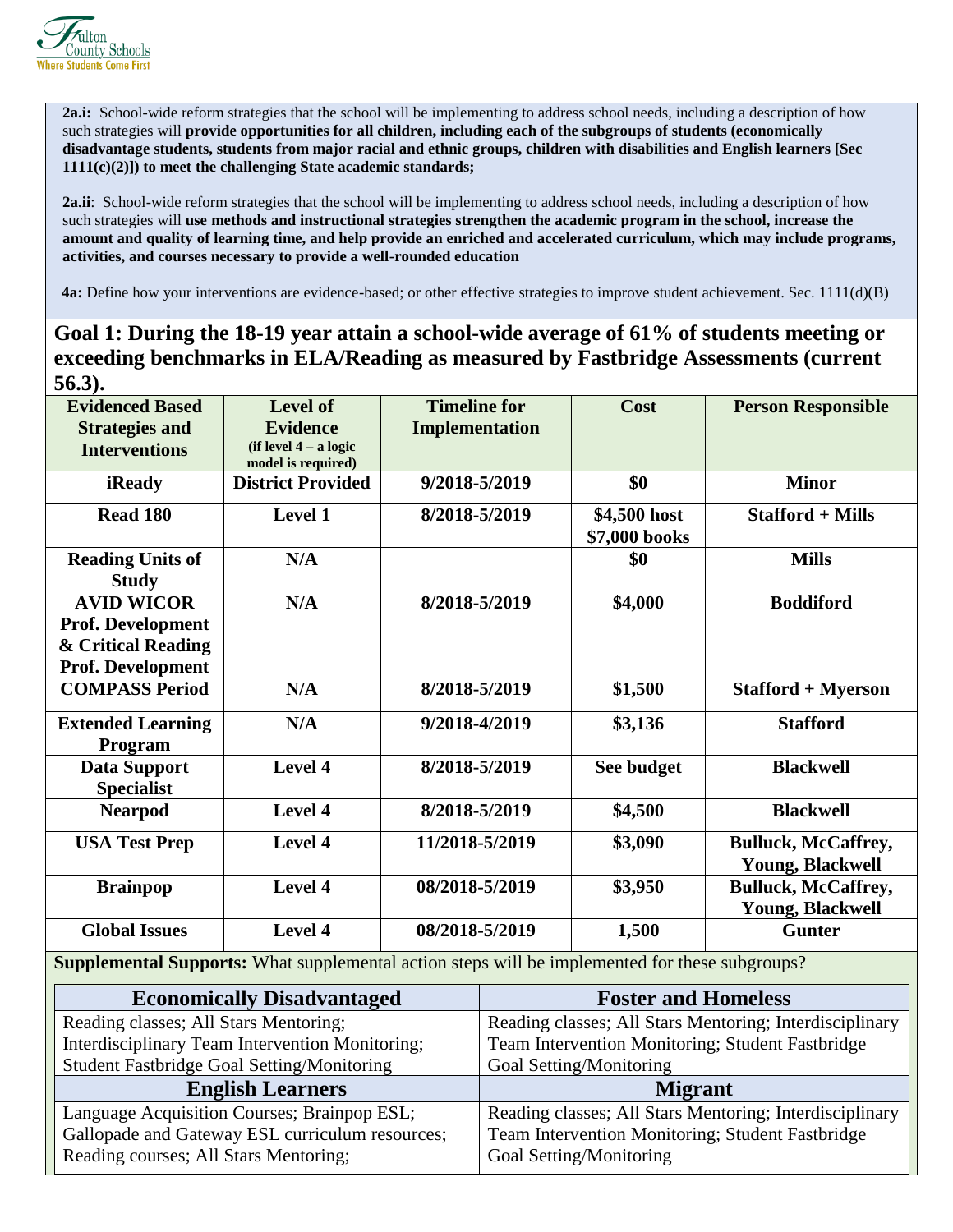

| Interdisciplinary Team Intervention Monitoring;<br><b>Student Fastbridge Goal Setting/Monitoring</b> |                                                         |
|------------------------------------------------------------------------------------------------------|---------------------------------------------------------|
| <b>Race/Ethnicity</b>                                                                                | <b>Students with Disability</b>                         |
|                                                                                                      |                                                         |
| Reading classes; All Stars Mentoring;                                                                | Reading classes; All Stars Mentoring; Interdisciplinary |
| Interdisciplinary Team Intervention Monitoring;                                                      | Team Intervention Monitoring; Student Fastbridge        |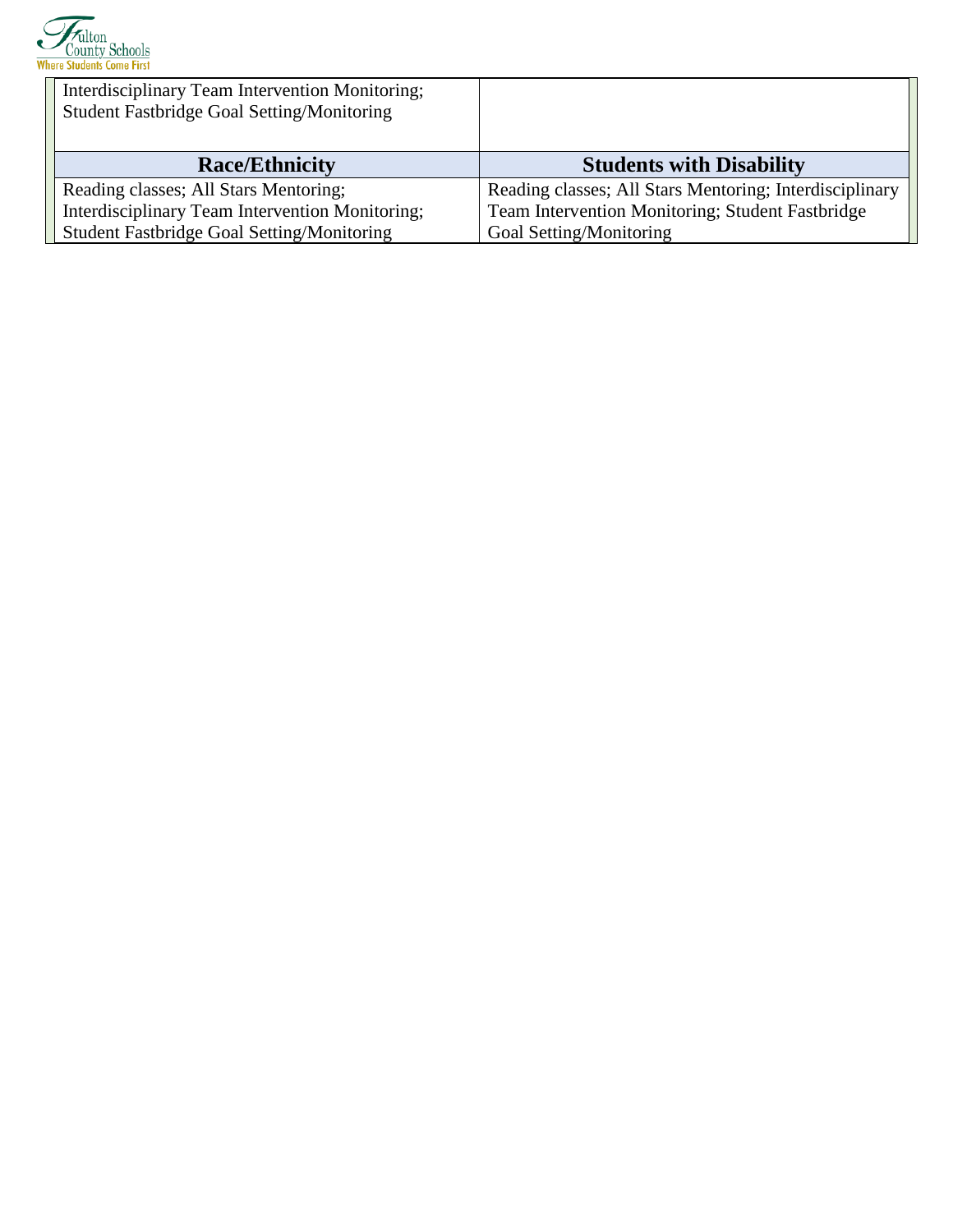

**2a.i:** School-wide reform strategies that the school will be implementing to address school needs, including a description of how such strategies will **provide opportunities for all children, including each of the subgroups of students (economically disadvantage students, students from major racial and ethnic groups, children with disabilities and English learners [Sec 1111(c)(2)]) to meet the challenging State academic standards;**

**2a.ii**: School-wide reform strategies that the school will be implementing to address school needs, including a description of how such strategies will **use methods and instructional strategies strengthen the academic program in the school, increase the amount and quality of learning time, and help provide an enriched and accelerated curriculum, which may include programs, activities, and courses necessary to provide a well-rounded education**

 **4a:** Define how your interventions are evidence-based; or other effective strategies to improve student achievement. Sec. 1111(d)(B)

**Goal 2: During the 18-19 year attain a school-wide average of 55% of students meeting or exceeding benchmarks in math as measured by Fastbridge Assessments (current 48.6).**

| <b>Evidenced Based</b>                                                                                | <b>Level of</b>         | <b>Timeline for</b> |                                                  | Cost       | <b>Person Responsible</b>  |
|-------------------------------------------------------------------------------------------------------|-------------------------|---------------------|--------------------------------------------------|------------|----------------------------|
| <b>Strategies and</b>                                                                                 | <b>Evidence</b>         | Implementation      |                                                  |            |                            |
| <b>Interventions</b>                                                                                  | $(if level 4 - a logic$ |                     |                                                  |            |                            |
|                                                                                                       | model is required)      |                     |                                                  |            |                            |
| iReady                                                                                                | <b>District</b>         | 01/2019-05/2019     |                                                  | \$0        | <b>Minor</b>               |
|                                                                                                       | <b>Provided</b>         |                     |                                                  |            |                            |
| <b>Numeracy</b>                                                                                       | <b>District</b>         | 08/2018-05/2019     |                                                  | \$0        | <b>Jackson</b> , Evans     |
| <b>Instructional</b>                                                                                  | <b>Provided</b>         |                     |                                                  |            |                            |
| <b>Framework</b>                                                                                      |                         |                     |                                                  |            |                            |
| <b>Professional</b>                                                                                   |                         |                     |                                                  |            |                            |
| <b>Development</b>                                                                                    |                         |                     |                                                  |            |                            |
| <b>Math Teachers</b>                                                                                  | Level 4                 | 08/2018-05/2019     |                                                  | See budget | <b>Blackwell</b>           |
| <b>COMPASS Period</b>                                                                                 | N/A                     | 8/2018-5/2019       |                                                  | \$1,500    | <b>Stafford + Myerson</b>  |
| <b>Extended Learning</b>                                                                              | N/A                     | 9/2018-4/2019       |                                                  | \$3,136    | <b>Stafford</b>            |
| Program                                                                                               |                         |                     |                                                  |            |                            |
| Data Support<br><b>Specialist</b>                                                                     | Level 4                 | 8/2018-5/2019       |                                                  | See budget | <b>Blackwell</b>           |
| <b>Nearpod</b>                                                                                        | Level 4                 | 8/2018-5/2019       |                                                  | \$4,500    | <b>Blackwell</b>           |
| <b>USA Test Prep</b>                                                                                  | Level 4                 | 11/2018-5/2019      |                                                  | \$3,090    | <b>Bulluck, McCaffrey,</b> |
|                                                                                                       |                         |                     |                                                  |            | <b>Young, Blackwell</b>    |
| <b>Brainpop</b>                                                                                       | Level 4                 | 08/2018-5/2019      |                                                  | \$3,950    | <b>Bulluck, McCaffrey,</b> |
|                                                                                                       |                         |                     |                                                  |            | <b>Young, Blackwell</b>    |
| <b>Supplemental Supports:</b> What supplemental action steps will be implemented for these subgroups? |                         |                     |                                                  |            |                            |
| <b>Economically Disadvantaged</b>                                                                     |                         |                     | <b>Foster and Homeless</b>                       |            |                            |
| All Stars Mentoring; Interdisciplinary Team                                                           |                         |                     | All Stars Mentoring; Interdisciplinary Team      |            |                            |
| Intervention Monitoring: Student Easthridge Goal                                                      |                         |                     | Intervention Monitoring: Student Easthridge Goal |            |                            |

| mich vehindli ividinidring, student i asionidge Obar | mich vehicle monitoring, student i astoriage Goal |
|------------------------------------------------------|---------------------------------------------------|
| Setting/Monitoring                                   | Setting/Monitoring                                |
| <b>English Learners</b>                              | <b>Migrant</b>                                    |
| Brainpop ESL; push-in paraprofessional support in    | All Stars Mentoring; Interdisciplinary Team       |
| targeted math courses; Rosetta Stone; All Stars      | Intervention Monitoring; Student Fastbridge Goal  |
| Mentoring; Interdisciplinary Team Intervention       | Setting/Monitoring                                |
| Monitoring; Student Fastbridge Goal                  |                                                   |
| Setting/Monitoring                                   |                                                   |
| <b>Race/Ethnicity</b>                                | <b>Students with Disability</b>                   |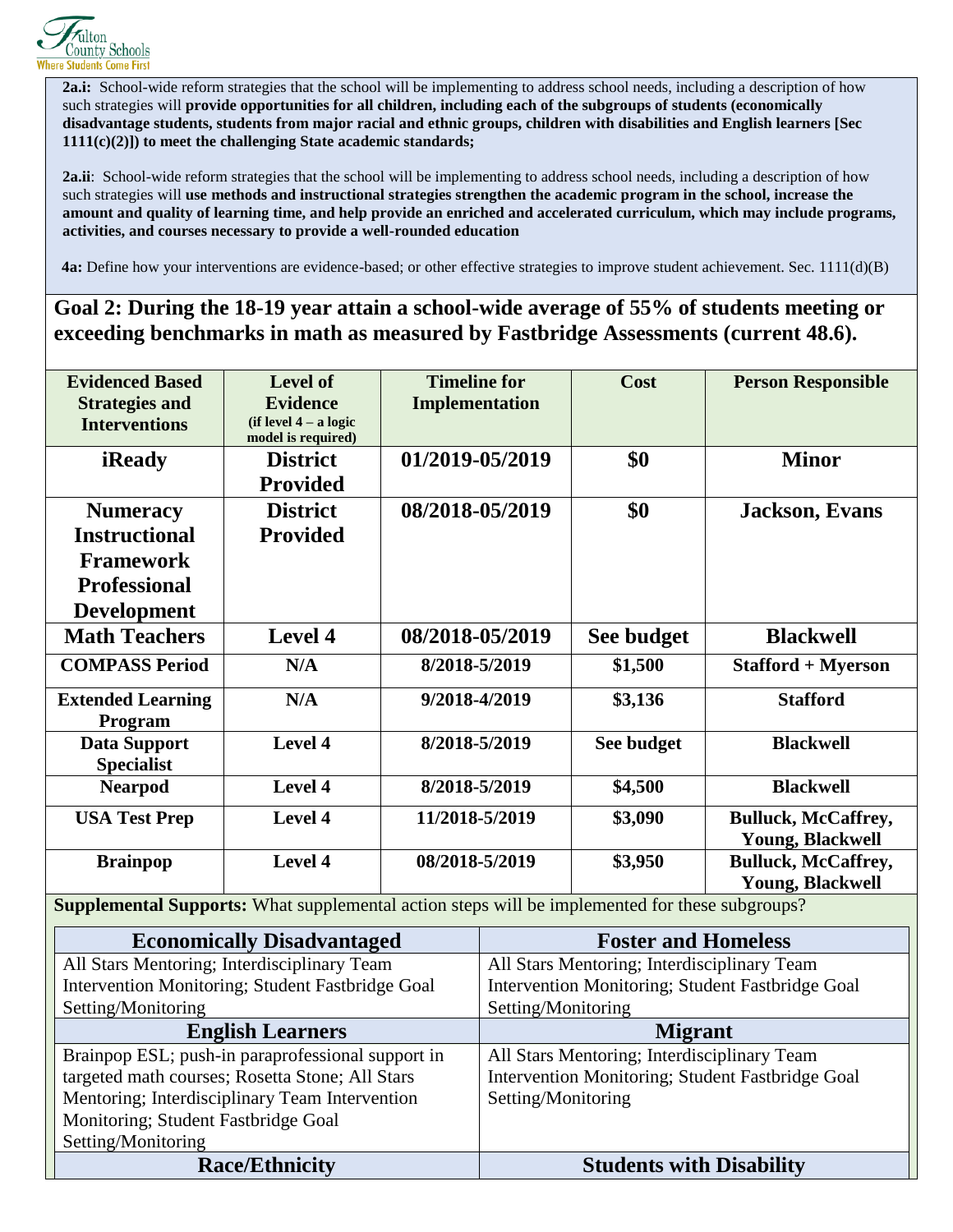

All Stars Mentoring; Interdisciplinary Team Intervention Monitoring; Student Fastbridge Goal Setting/Monitoring

Co-teaching professional development; SEC data collection on IEP goals; All Stars Mentoring; Interdisciplinary Team Intervention Monitoring; Student Fastbridge Goal Setting/Monitoring

2a.iii School-wide reform strategies that the school will be implementing to address school needs, including a description of how such strategies will **address the needs of all children in the school, but particularly the needs of those at risk of not meeting the challenging State academic standards, through activities which may include:**

a. counseling, school-based mental health programs, specialized instructional support services, mentoring services, and other strategies to improve students' skills outside the academic subject areas

*Weekly we conduct our IB PAWS Advisory class focused on social-emotional learning and skills. The 25-minute class period covers staff-identified topics by need according to grade such as self-image, self-advocacy, anti-bullying, college planning, organizational skills, study habits, problem resolution, and more. We provide a mentoring program for our atrisk students called the "Ridgeview All Stars" and meet quarterly with the students to do goal-setting, progress monitoring, and action planning. All teachers meet weekly to monitor student performance in teams and to design interventions for students who are at-risk. We conduct additional academic programs called Extended Learning and Saturday school in addition to requiring weekly teacher tutorials to instruct additional skills and concepts to students who have deficits in mastery. Our AVID students are supported through an executive skills connections course.*

b. preparation for and awareness of opportunities for postsecondary education and the workforce, which may include career and technical education programs and broadening secondary school students' access to coursework to earn postsecondary credit while still in high school (such as Advanced Placement, International Baccalaureate, dual or concurrent enrollment, or early college high schools);

*Guidance Counselors conduct Career Inventories to 100% of students during the year. We provide a College Fair with 40+ college representatives visiting and educational workshops offered to participants in coordination with our local High Schools. We take 6th through 8th grade AVID students on at least one college campus visit each year. We promote a college-going culture across the school with college t-shirt Fridays, faculty member testimonials each month on our news about their college experiences, and college signs and displays outside each teachers' door promoting their alma mater.* 

c. implementation of a schoolwide tiered model to prevent and address problem behavior, and early intervening services, coordinated with similar activities and services carried out under the Individuals with Disabilities Education Act (20 U.S.C. 1400 et seq.);

*Ridgeview implements a state-certified Positive Behavior Intervention Supports program that we call "ROAR." We purchase an electronic platform called PBIS rewards to utilize with all students to enable them to digitally award and track positive student behaviors in the areas of Responsibility, Organization, Attitude, and Respect (ROAR) daily. Students have the agency to spend points in "teacher stores" and on school-wide items and rewards. PBIS also provides a tiered response utilizing warning cards and a student reflection sheet for restorative actions before a disciplinary referral is to be utilized.*

e. strategies for assisting preschool children in the transition from early childhood education *N/A*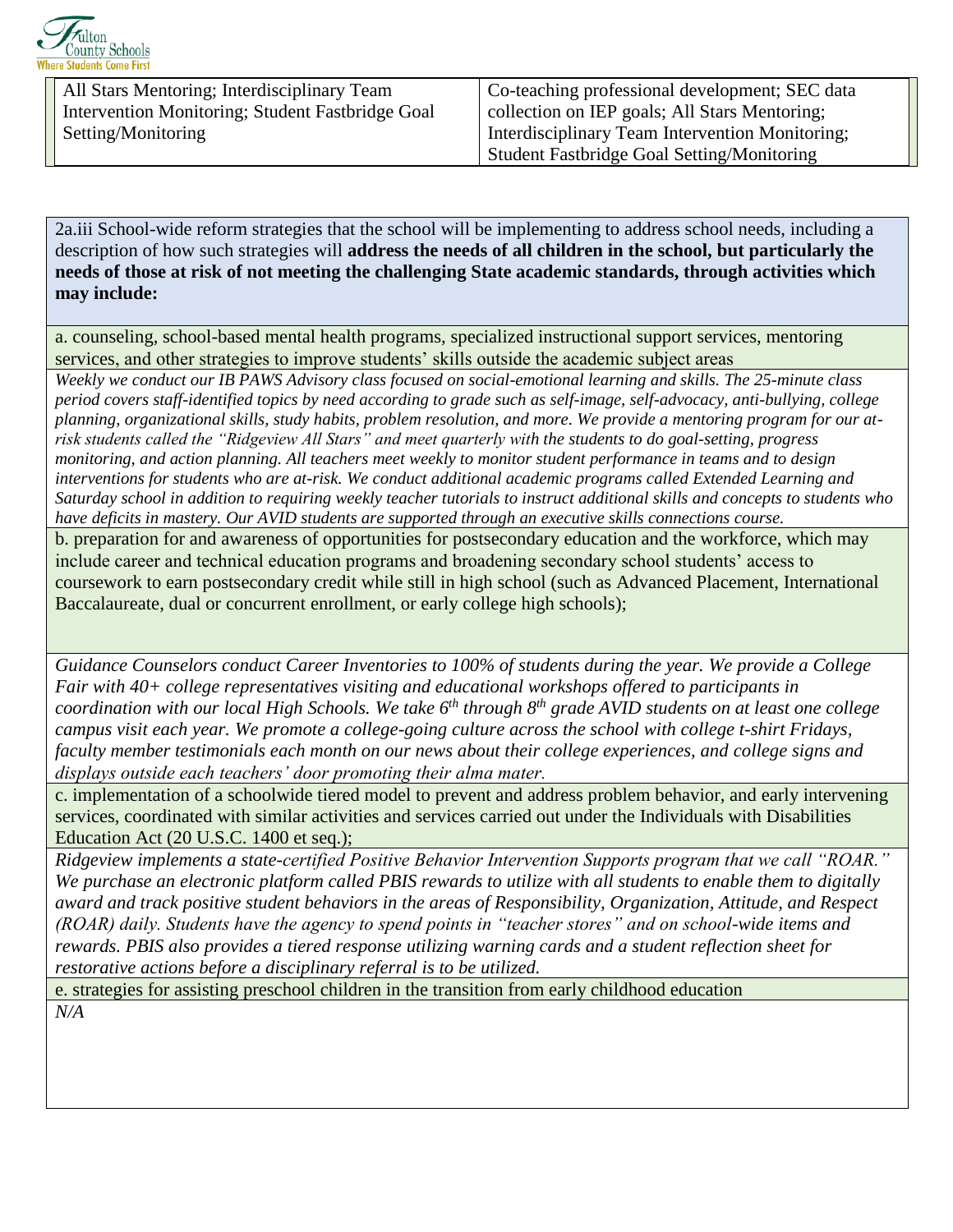

4b: Describe how the school will use and implement effective parent and family engagement strategies for parents of English Learners. Section 1116, Sec. 1112(b)(7), and Sec. 1112(e)(3)(C)

*We provide monthly parent education workshops through our two bi-lingual liaisons both at the school and at a setting within the community. We plan workshops to educate parents on our school focus areas so that they are academically engaged, and we also plan strategies within the workshops that parents can utilize to help their children such as arming them with the skills to use Google Classroom to monitor work, teaching about Home Access Center usage, and discussing discipline and executive skill routines to support well-rounded children.*

4c: If a middle or high school, describe how the school will implement strategies to facilitate effective transitions for students from middle grades to high school and from high school to postsecondary education including, if applicable—

i. through coordination with institutions of higher education, employers, and other local partners

*We coordinate a field trip for our 8th grade classes to visit their future High School. The high school hosts as parent education evening, and they separately host an "Experience Riverwood" evening where the entire family can get information about their upcoming high school venture.*

*For our incoming 6th graders, we host a field trip for them to visit the school and classes. We take several of our groups such as music groups to their schools throughout the year to show them opportunities they have as they enter middle school. We host a parent evening for information and an orientation session for students and families before school begins.*

*For effective post-secondary planning, we do career guidance, a career fair, a college fair, implement an AVID program to support middle-achieving students in readying themselves for college-level classes, and promote a college-going culture throughout the school.*

ii. through increased student access to early college high school or dual or concurrent enrollment opportunities, or career counseling to identify student interests and skills

*We provide career guidance to 100% of students via our guidance counselors. We host a career fair and a college fair annually. We implement programs to support students in readying themselves for college-level classes. We offer many high-school-credit-bearing classes for middle schoolers in the areas of English Language Arts, Mathematics, Science, and World Languages.*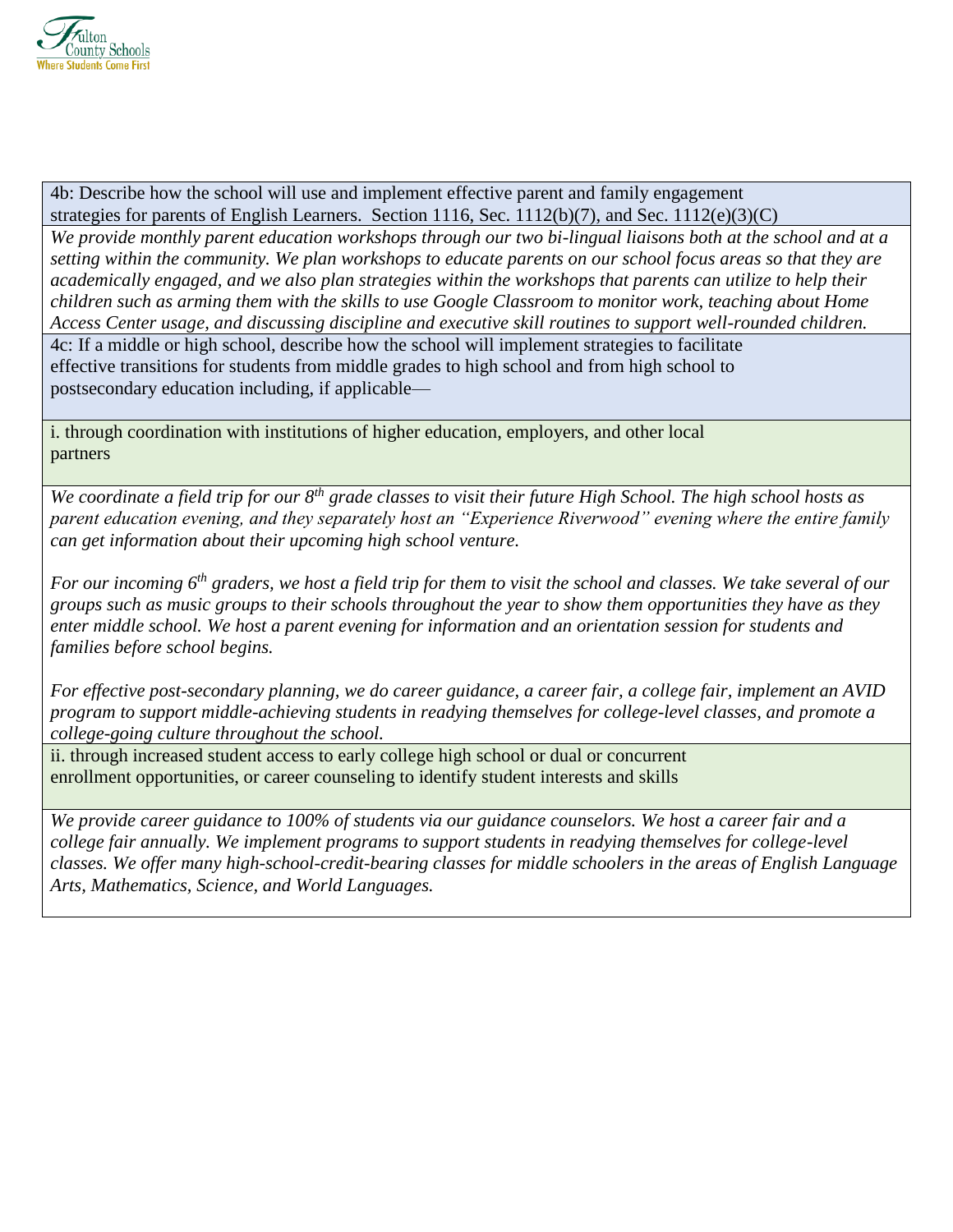

# **Professional Development Plan**

2d. professional development and other activities for teachers, paraprofessionals, and other school personnel to improve instruction and use of data from academic assessments, and to recruit and retain effective teachers, particularly in high need subjects

| <b>Professional Learning</b><br><b>Strategy</b>                                | <b>Professional</b><br><b>Learning</b><br><b>Timeline</b> | <b>Estimated</b><br>Cost,<br><b>Funding</b><br>Source,<br>and/or<br><b>Resources</b> | <b>Monitoring</b><br><b>Teacher</b><br><b>Implementation</b><br>of Professional<br><b>Learning</b> | <b>Evidenced Based Level</b><br>&<br><b>Artifacts/Evidence of Impact on</b><br><b>Student Learning</b> |
|--------------------------------------------------------------------------------|-----------------------------------------------------------|--------------------------------------------------------------------------------------|----------------------------------------------------------------------------------------------------|--------------------------------------------------------------------------------------------------------|
| • Waste, Fraud, Abuse, and<br>Corruption<br>• Title I Complaint Process        | August 2018                                               | \$0                                                                                  | Title I Office<br>Monitoring                                                                       | Agenda, Sign In Sheet, Handouts,                                                                       |
| Reading Units of Study Training                                                | August 2018<br>through May 2019                           | <b>District Funds</b>                                                                | Mills                                                                                              | Walkthrough/observations                                                                               |
| Response to Intervention and Student<br>Intervention Training and Monitoring   | Thursdays from<br>August 2018<br>through May 2019         | <b>Local Funds</b>                                                                   | Mills, Admin<br>Team                                                                               | Student monitoring spreadsheet                                                                         |
| <b>Standards Mastery Instructional</b><br><b>Framework Training</b>            | August 2018<br>through January<br>2019                    | \$0                                                                                  | Minor,<br>VonBiberstein,<br>Perry, Baer,<br>Blackwell,<br>Admin Team                               | Unit Planning, Common<br>Assessment Monitoring, Standards<br><b>Mastery Data Collection</b>            |
| W.I.C.O.R. Instructional Strategies<br>Training                                | August 2018                                               | \$0                                                                                  | Boddiford,<br>Administrative<br>Team                                                               | Walkthrough/observations, lesson<br>plans weekly, student success<br>exemplars posted monthly          |
| iReady Reading and Mathematics<br>Program Training                             | September 2018                                            | <b>District Funds</b>                                                                | Minor                                                                                              | Goal setting, program usage<br>monitoring, Fastbridge goal setting                                     |
| <b>International Baccalaureate Middle</b><br>Years Program Curriculum Training | October 2018                                              | <b>Local Funds</b>                                                                   | VonBiberstein                                                                                      | Walkthrough/observations                                                                               |
| <b>AVID Critical Reading Strategies</b><br>Training                            | October and<br>November 2018                              | Local Funds -<br>\$5,000                                                             | Boddiford,<br>Administrative<br>Team                                                               | Walkthrough/observations, lesson<br>plans weekly, student success<br>exemplars posted monthly          |
|                                                                                |                                                           |                                                                                      |                                                                                                    |                                                                                                        |